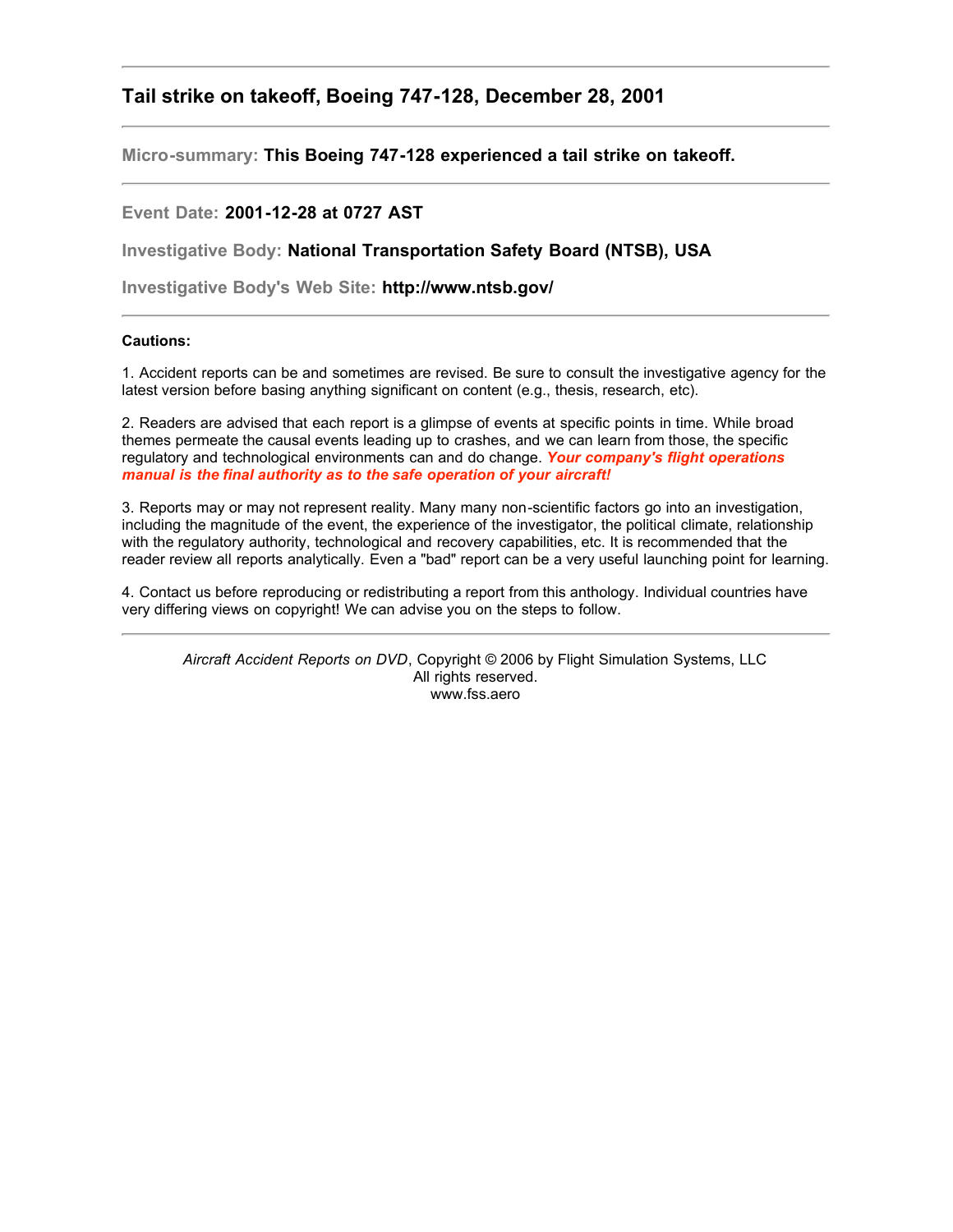| <b>National Transportation Safety Board</b>                                                                                                                                                                                                                                                                                                                                                                                                                                                                                                                                                                                                                                                                                                                                                                                                                                                                                                                                                                                                                                                                                                                                                                                                                                                                                                                                                                                                                                                                                   |                                                            |                           | NTSB ID: ANC02LA008         |                                  | Aircraft Registration Number: N3203Y |          |                                                                                                                                                            |  |  |  |
|-------------------------------------------------------------------------------------------------------------------------------------------------------------------------------------------------------------------------------------------------------------------------------------------------------------------------------------------------------------------------------------------------------------------------------------------------------------------------------------------------------------------------------------------------------------------------------------------------------------------------------------------------------------------------------------------------------------------------------------------------------------------------------------------------------------------------------------------------------------------------------------------------------------------------------------------------------------------------------------------------------------------------------------------------------------------------------------------------------------------------------------------------------------------------------------------------------------------------------------------------------------------------------------------------------------------------------------------------------------------------------------------------------------------------------------------------------------------------------------------------------------------------------|------------------------------------------------------------|---------------------------|-----------------------------|----------------------------------|--------------------------------------|----------|------------------------------------------------------------------------------------------------------------------------------------------------------------|--|--|--|
| <b>FACTUAL REPORT</b>                                                                                                                                                                                                                                                                                                                                                                                                                                                                                                                                                                                                                                                                                                                                                                                                                                                                                                                                                                                                                                                                                                                                                                                                                                                                                                                                                                                                                                                                                                         |                                                            |                           | Occurrence Date: 12/28/2001 |                                  | Most Critical Injury: None           |          |                                                                                                                                                            |  |  |  |
| <b>ÁVIATIQÑ</b>                                                                                                                                                                                                                                                                                                                                                                                                                                                                                                                                                                                                                                                                                                                                                                                                                                                                                                                                                                                                                                                                                                                                                                                                                                                                                                                                                                                                                                                                                                               |                                                            | Occurrence Type: Accident |                             | Investigated By: NTSB            |                                      |          |                                                                                                                                                            |  |  |  |
| Location/Time                                                                                                                                                                                                                                                                                                                                                                                                                                                                                                                                                                                                                                                                                                                                                                                                                                                                                                                                                                                                                                                                                                                                                                                                                                                                                                                                                                                                                                                                                                                 |                                                            |                           |                             |                                  |                                      |          |                                                                                                                                                            |  |  |  |
| Nearest City/Place                                                                                                                                                                                                                                                                                                                                                                                                                                                                                                                                                                                                                                                                                                                                                                                                                                                                                                                                                                                                                                                                                                                                                                                                                                                                                                                                                                                                                                                                                                            | <b>State</b>                                               |                           | Zip Code                    | Local Time                       | Time Zone                            |          |                                                                                                                                                            |  |  |  |
| Anchorage                                                                                                                                                                                                                                                                                                                                                                                                                                                                                                                                                                                                                                                                                                                                                                                                                                                                                                                                                                                                                                                                                                                                                                                                                                                                                                                                                                                                                                                                                                                     | AK                                                         |                           | 99502                       | 0727                             | <b>AST</b>                           |          |                                                                                                                                                            |  |  |  |
| Airport Proximity: On Airport                                                                                                                                                                                                                                                                                                                                                                                                                                                                                                                                                                                                                                                                                                                                                                                                                                                                                                                                                                                                                                                                                                                                                                                                                                                                                                                                                                                                                                                                                                 | Distance From Landing Facility:<br>Direction From Airport: |                           |                             |                                  |                                      |          |                                                                                                                                                            |  |  |  |
| <b>Aircraft Information Summary</b>                                                                                                                                                                                                                                                                                                                                                                                                                                                                                                                                                                                                                                                                                                                                                                                                                                                                                                                                                                                                                                                                                                                                                                                                                                                                                                                                                                                                                                                                                           |                                                            |                           |                             |                                  |                                      |          |                                                                                                                                                            |  |  |  |
| Aircraft Manufacturer                                                                                                                                                                                                                                                                                                                                                                                                                                                                                                                                                                                                                                                                                                                                                                                                                                                                                                                                                                                                                                                                                                                                                                                                                                                                                                                                                                                                                                                                                                         |                                                            |                           | Model/Series                |                                  |                                      |          | Type of Aircraft                                                                                                                                           |  |  |  |
| Boeing                                                                                                                                                                                                                                                                                                                                                                                                                                                                                                                                                                                                                                                                                                                                                                                                                                                                                                                                                                                                                                                                                                                                                                                                                                                                                                                                                                                                                                                                                                                        |                                                            |                           | 747-128                     |                                  |                                      | Airplane |                                                                                                                                                            |  |  |  |
| Sightseeing Flight: No                                                                                                                                                                                                                                                                                                                                                                                                                                                                                                                                                                                                                                                                                                                                                                                                                                                                                                                                                                                                                                                                                                                                                                                                                                                                                                                                                                                                                                                                                                        |                                                            |                           |                             | Air Medical Transport Flight: No |                                      |          |                                                                                                                                                            |  |  |  |
| Narrative                                                                                                                                                                                                                                                                                                                                                                                                                                                                                                                                                                                                                                                                                                                                                                                                                                                                                                                                                                                                                                                                                                                                                                                                                                                                                                                                                                                                                                                                                                                     |                                                            |                           |                             |                                  |                                      |          |                                                                                                                                                            |  |  |  |
| Brief narrative statement of facts, conditions and circumstances pertinent to the accident/incident:<br>On December 28, 2001, about 0727 Alaska standard time, a Boeing 747-128 airplane, N3203Y, sustained<br>substantial damage as a result of a tail strike during takeoff from the Ted Stevens International<br>Airport, Anchorage, Alaska.<br>cargo flight under Title 14, CFR Part 121, operated by Evergreen International Airlines, Inc., as<br>Flight 203.<br>meteorological conditions prevailed, and an instrument flight plan had been filed. The flight<br>originated about 0712, from the Ted Stevens International Airport, and was en route to Travis Air<br>Force Base (AFB), California.<br>During a telephone conversation with the National Transportation Safety Board<br>investigator-in-charge on January 31, the operator's chief pilot reported that after the accident<br>airplane arrived in Anchorage, the airplane was refueled with about 100,000 lbs. of fuel in<br>preparation for the final leg of the flight to Travis AFB. He said that prior to departure, the<br>crew failed to account for the weight of the additional fuel, and inadvertently used the same<br>performance cards that were used for the previous landing. He added that the crew was unaware that<br>the tail had struck the runway until after arrival at Travis AFB.<br>The airplane's tail sustained substantial damage as a result of the tail strike. The airplane was<br>flown to Marana, Arizona, for repairs. |                                                            |                           |                             |                                  |                                      |          | The flight was being conducted as an instrument (IFR) cross-country<br>There were no injuries to the two pilots, or the one flight engineer aboard. Visual |  |  |  |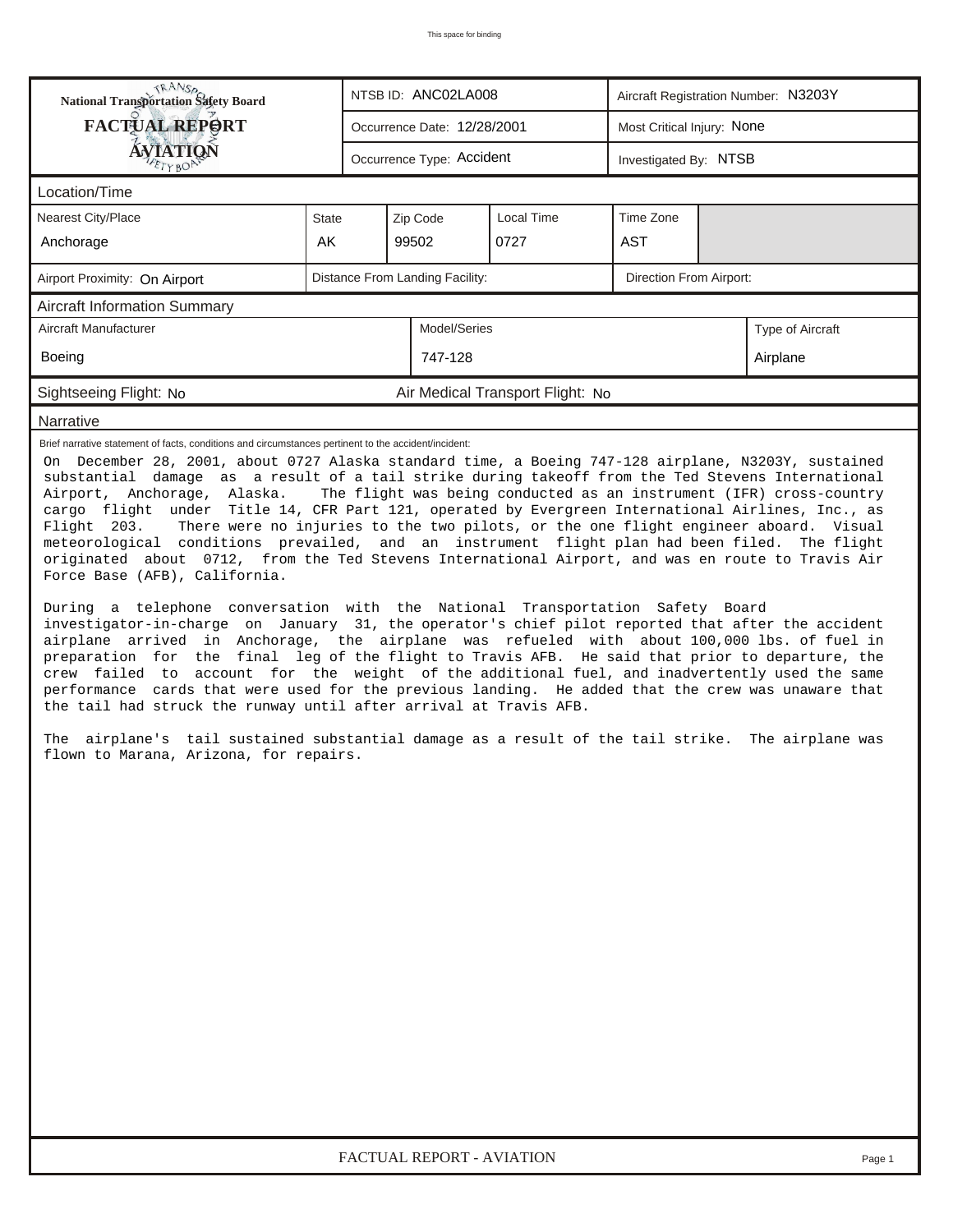| <b>National Transportation Safety Board</b>                               |                                                                                     | NTSB ID: ANC02LA008                                                     |                       |                           |             |  |                                |                     |                           |                      |          |
|---------------------------------------------------------------------------|-------------------------------------------------------------------------------------|-------------------------------------------------------------------------|-----------------------|---------------------------|-------------|--|--------------------------------|---------------------|---------------------------|----------------------|----------|
| <b>FACTUAL REPORT</b>                                                     |                                                                                     | Occurrence Date: 12/28/2001                                             |                       |                           |             |  |                                |                     |                           |                      |          |
| <b>AVIATION</b>                                                           |                                                                                     |                                                                         |                       | Occurrence Type: Accident |             |  |                                |                     |                           |                      |          |
| Landing Facility/Approach Information                                     |                                                                                     |                                                                         |                       |                           |             |  |                                |                     |                           |                      |          |
| <b>Airport Name</b>                                                       |                                                                                     | Runway Used<br>Runway Length<br>Airport ID:<br><b>Airport Elevation</b> |                       |                           |             |  |                                |                     |                           | Runway Width         |          |
| Ted Stevens Int'l Airport                                                 | <b>PANC</b>                                                                         |                                                                         | 152 Ft. MSL           |                           | 32<br>10696 |  |                                |                     | 150                       |                      |          |
| Runway Surface Type: Asphalt                                              |                                                                                     |                                                                         |                       |                           |             |  |                                |                     |                           |                      |          |
| Runway Surface Condition: Wet                                             |                                                                                     |                                                                         |                       |                           |             |  |                                |                     |                           |                      |          |
| Type Instrument Approach: NONE                                            |                                                                                     |                                                                         |                       |                           |             |  |                                |                     |                           |                      |          |
| VFR Approach/Landing: Unknown                                             |                                                                                     |                                                                         |                       |                           |             |  |                                |                     |                           |                      |          |
| Aircraft Information                                                      |                                                                                     |                                                                         | Model/Series          |                           |             |  |                                |                     |                           |                      |          |
| Aircraft Manufacturer<br>Boeing                                           |                                                                                     |                                                                         |                       |                           |             |  |                                |                     | 19751                     | <b>Serial Number</b> |          |
| Airworthiness Certificate(s): Transport                                   |                                                                                     |                                                                         |                       |                           |             |  |                                |                     |                           |                      |          |
| Landing Gear Type: Retractable - Tricycle                                 |                                                                                     |                                                                         |                       |                           |             |  |                                |                     |                           |                      |          |
| Homebuilt Aircraft? No                                                    | Certified Max Gross Wt.<br>Number of Engines: 4<br>Number of Seats: 8<br>734000 LBS |                                                                         |                       |                           |             |  |                                |                     |                           |                      |          |
| Engine Type:<br>Turbo Fan                                                 |                                                                                     | Engine Manufacturer:<br>Model/Series:<br>Pratt & Whitney<br>JT9D-7F     |                       |                           |             |  |                                |                     | Rated Power:<br>46750 LBS |                      |          |
| - Aircraft Inspection Information                                         |                                                                                     |                                                                         |                       |                           |             |  |                                |                     |                           |                      |          |
| Type of Last Inspection                                                   |                                                                                     | Date of Last Inspection<br>Time Since Last Inspection                   |                       |                           |             |  |                                | Airframe Total Time |                           |                      |          |
| <b>Continuous Airworthiness</b>                                           |                                                                                     |                                                                         | 12/2001               |                           |             |  | 157.8 Hours                    |                     |                           | 87407.8 Hours        |          |
| - Emergency Locator Transmitter (ELT) Information                         |                                                                                     |                                                                         |                       |                           |             |  |                                |                     |                           |                      |          |
| ELT Installed? No                                                         | ELT Operated? No                                                                    | ELT Aided in Locating Accident Site? No                                 |                       |                           |             |  |                                |                     |                           |                      |          |
| Owner/Operator Information                                                |                                                                                     |                                                                         |                       |                           |             |  |                                |                     |                           |                      |          |
| Registered Aircraft Owner                                                 |                                                                                     |                                                                         | <b>Street Address</b> | Rodney Square N.          |             |  |                                |                     |                           |                      |          |
| Wilmington Trust Co.                                                      |                                                                                     | City                                                                    |                       |                           |             |  |                                |                     |                           | <b>State</b>         | Zip Code |
|                                                                           |                                                                                     | DE<br>19890<br>Wilmington<br><b>Street Address</b>                      |                       |                           |             |  |                                |                     |                           |                      |          |
| Operator of Aircraft                                                      |                                                                                     |                                                                         |                       | 3850 Three Mile Lane      |             |  |                                |                     |                           |                      |          |
| EVERGREEN INTERNATIONAL AIRLINES INC                                      | City<br>McMinnville                                                                 |                                                                         |                       |                           |             |  |                                |                     | <b>State</b><br><b>OR</b> | Zip Code<br>97128    |          |
| <b>Operator Does Business As:</b>                                         |                                                                                     |                                                                         |                       |                           |             |  | Operator Designator Code: EIAA |                     |                           |                      |          |
| - Type of U.S. Certificate(s) Held:                                       |                                                                                     |                                                                         |                       |                           |             |  |                                |                     |                           |                      |          |
| Air Carrier Operating Certificate(s): Flag Carrier/Domestic; Supplemental |                                                                                     |                                                                         |                       |                           |             |  |                                |                     |                           |                      |          |
| Operating Certificate:                                                    |                                                                                     |                                                                         |                       | Operator Certificate:     |             |  |                                |                     |                           |                      |          |
| Regulation Flight Conducted Under: Part 121: Air Carrier                  |                                                                                     |                                                                         |                       |                           |             |  |                                |                     |                           |                      |          |
| Type of Flight Operation Conducted: Non-scheduled; Domestic; Cargo        |                                                                                     |                                                                         |                       |                           |             |  |                                |                     |                           |                      |          |
| FACTUAL REPORT - AVIATION<br>Page 2                                       |                                                                                     |                                                                         |                       |                           |             |  |                                |                     |                           |                      |          |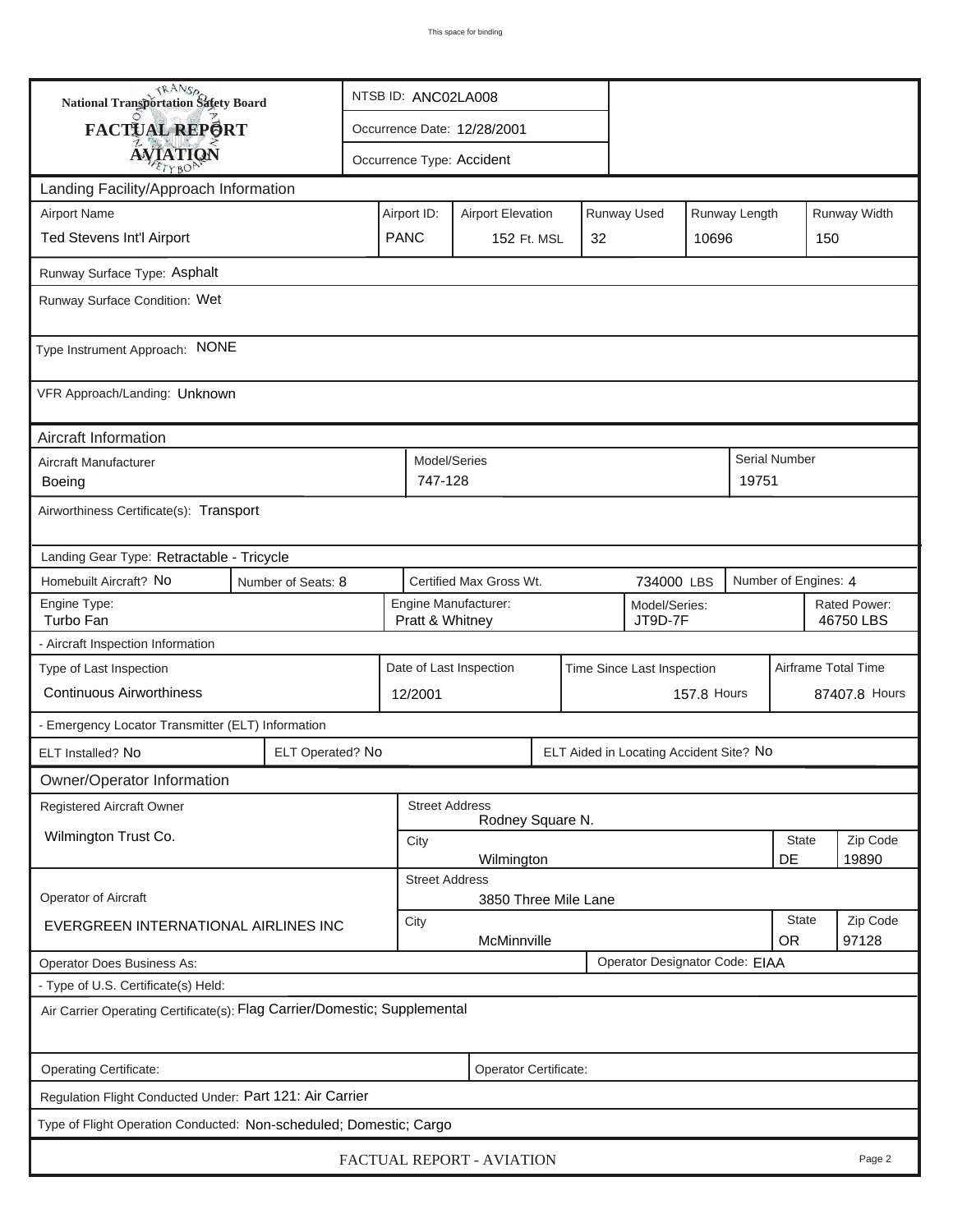| TRANSA<br>NTSB ID: ANC02LA008<br><b>National Transportation Safety Board</b>                      |         |                        |                             |                               |      |                            |                   |                                         |                    |            |                                    |                     |
|---------------------------------------------------------------------------------------------------|---------|------------------------|-----------------------------|-------------------------------|------|----------------------------|-------------------|-----------------------------------------|--------------------|------------|------------------------------------|---------------------|
| <b>FACTUAL REPORT</b>                                                                             |         |                        | Occurrence Date: 12/28/2001 |                               |      |                            |                   |                                         |                    |            |                                    |                     |
|                                                                                                   |         |                        |                             | Occurrence Type: Accident     |      |                            |                   |                                         |                    |            |                                    |                     |
| <b>AVIATION</b>                                                                                   |         |                        |                             |                               |      |                            |                   |                                         |                    |            |                                    |                     |
| <b>First Pilot Information</b><br><b>State</b><br>Date of Birth<br>Name                           |         |                        |                             |                               |      |                            |                   |                                         |                    |            |                                    |                     |
|                                                                                                   |         |                        |                             |                               | City |                            |                   |                                         |                    |            |                                    | Age<br>46           |
| On File                                                                                           |         |                        |                             | On File<br>On File<br>On File |      |                            |                   |                                         |                    |            |                                    |                     |
| Seat Occupied: Left<br>Principal Profession: Civilian Pilot<br>Sex: M                             |         |                        |                             |                               |      |                            |                   |                                         |                    |            | Certificate Number: On File        |                     |
| Airline Transport<br>Certificate(s):                                                              |         |                        |                             |                               |      |                            |                   |                                         |                    |            |                                    |                     |
| Airplane Rating(s):<br>Multi-engine Land; Single-engine Land; Single-engine Sea                   |         |                        |                             |                               |      |                            |                   |                                         |                    |            |                                    |                     |
| Rotorcraft/Glider/LTA: None                                                                       |         |                        |                             |                               |      |                            |                   |                                         |                    |            |                                    |                     |
| Instrument Rating(s): Airplane                                                                    |         |                        |                             |                               |      |                            |                   |                                         |                    |            |                                    |                     |
| None<br>Instructor Rating(s):                                                                     |         |                        |                             |                               |      |                            |                   |                                         |                    |            |                                    |                     |
| Type Rating/Endorsement for Accident/Incident Aircraft? Yes                                       |         |                        |                             |                               |      |                            |                   | Current Biennial Flight Review? 10/2001 |                    |            |                                    |                     |
| Medical Cert. Status: Valid Medical--w/ waivers/lim.<br>Medical Cert.: Class 1                    |         |                        |                             |                               |      |                            |                   |                                         |                    |            | Date of Last Medical Exam: 09/2001 |                     |
|                                                                                                   |         |                        |                             |                               |      |                            |                   |                                         |                    |            |                                    |                     |
| <b>Flight Time Matrix</b>                                                                         | All A/C | This Make<br>and Model | Airplane<br>Single Engine   | Airplane<br>Mult-Engine       |      | Night<br>Actual            |                   | Instrument<br>Simulated                 |                    | Rotorcraft | Glider                             | Lighter<br>Than Air |
| <b>Total Time</b>                                                                                 | 14000   | 3990                   |                             |                               |      |                            |                   |                                         |                    |            |                                    |                     |
| Pilot In Command(PIC)                                                                             | 11600   | 2911                   |                             |                               |      |                            |                   |                                         |                    |            |                                    |                     |
| Instructor                                                                                        | 777     |                        |                             |                               |      |                            |                   |                                         |                    |            |                                    |                     |
| Last 90 Days                                                                                      | 101     | 101                    |                             |                               |      |                            |                   |                                         |                    |            |                                    |                     |
| Last 30 Days                                                                                      | 43      | 43                     |                             |                               |      |                            |                   |                                         |                    |            |                                    |                     |
| Last 24 Hours                                                                                     |         |                        |                             |                               |      |                            |                   |                                         |                    |            |                                    |                     |
| Toxicology Performed? No<br>Second Pilot? Yes<br>Seatbelt Used? Yes<br>Shoulder Harness Used? Yes |         |                        |                             |                               |      |                            |                   |                                         |                    |            |                                    |                     |
|                                                                                                   |         |                        |                             |                               |      |                            |                   |                                         |                    |            |                                    |                     |
| Flight Plan/Itinerary<br>Type of Flight Plan Filed: IFR                                           |         |                        |                             |                               |      |                            |                   |                                         |                    |            |                                    |                     |
| Departure Point                                                                                   |         |                        |                             |                               |      |                            |                   |                                         |                    |            |                                    | Time Zone           |
| Same as Accident/Incident Location                                                                |         |                        |                             |                               |      | <b>State</b><br><b>ANC</b> |                   |                                         | Airport Identifier |            | Departure Time<br>0712             | <b>AST</b>          |
| Destination                                                                                       |         |                        |                             |                               |      | <b>State</b>               |                   | Airport Identifier                      |                    |            |                                    |                     |
| <b>TRAVIS AFB</b>                                                                                 |         |                        |                             |                               |      |                            | <b>KSUU</b><br>CA |                                         |                    |            |                                    |                     |
| Type of Clearance: IFR                                                                            |         |                        |                             |                               |      |                            |                   |                                         |                    |            |                                    |                     |
| Type of Airspace:<br>Class C                                                                      |         |                        |                             |                               |      |                            |                   |                                         |                    |            |                                    |                     |
| Weather Information                                                                               |         |                        |                             |                               |      |                            |                   |                                         |                    |            |                                    |                     |
| Source of Briefing:<br>Company; Commercial Weather Service; Flight Service Station                |         |                        |                             |                               |      |                            |                   |                                         |                    |            |                                    |                     |
| Method of Briefing: Aircraft Radio                                                                |         |                        |                             |                               |      |                            |                   |                                         |                    |            |                                    |                     |
| FACTUAL REPORT - AVIATION<br>Page 3                                                               |         |                        |                             |                               |      |                            |                   |                                         |                    |            |                                    |                     |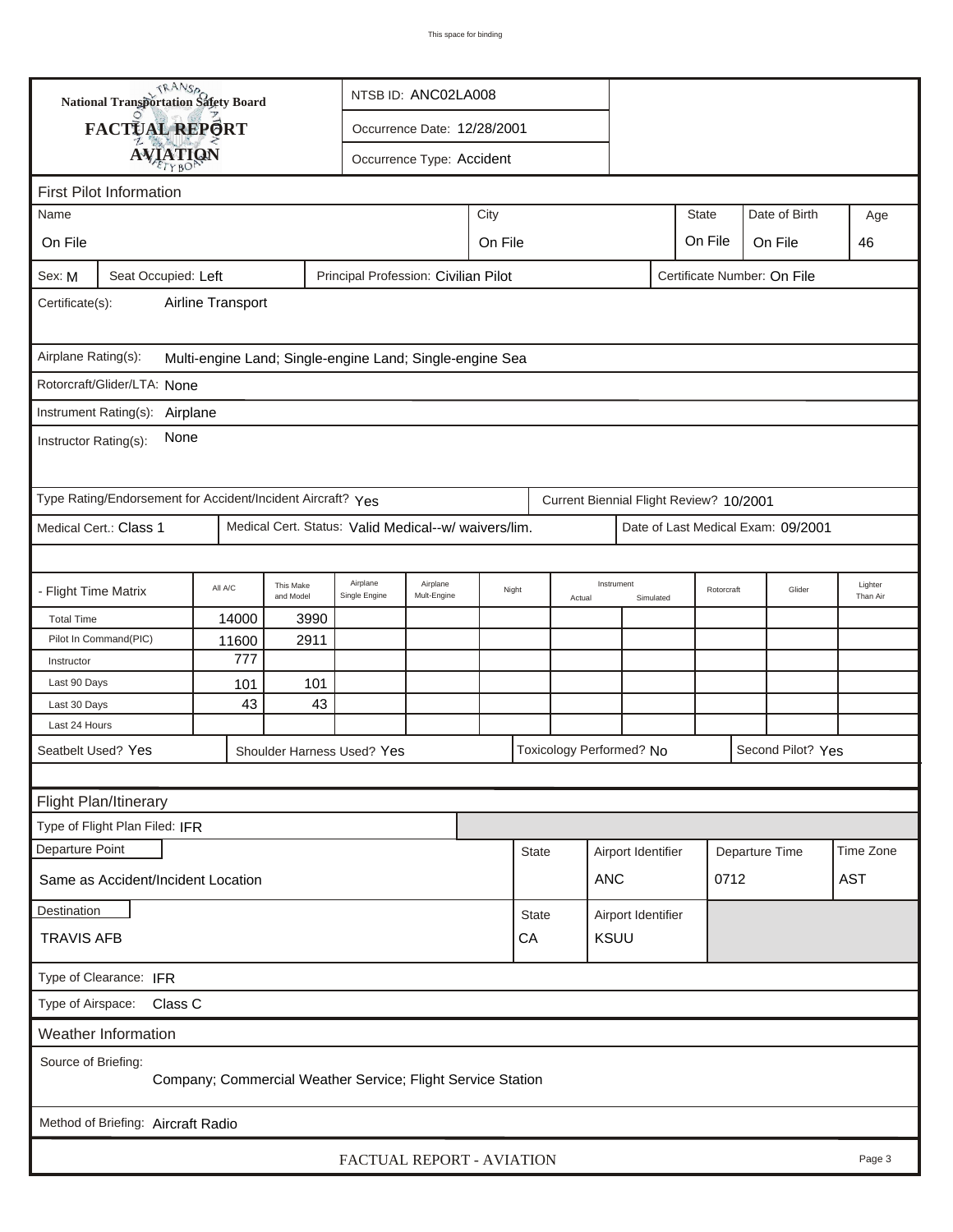|                                 |                                                                                                 | <b>National Transportation Safety Board</b> | NTSB ID: ANC02LA008                      |                                            |         |                |                                   |   |                           |                                                           |                              |                   |           |
|---------------------------------|-------------------------------------------------------------------------------------------------|---------------------------------------------|------------------------------------------|--------------------------------------------|---------|----------------|-----------------------------------|---|---------------------------|-----------------------------------------------------------|------------------------------|-------------------|-----------|
|                                 | FACTUAL REPORT                                                                                  |                                             |                                          | Occurrence Date: 12/28/2001                |         |                |                                   |   |                           |                                                           |                              |                   |           |
|                                 | <b>AVIATION</b>                                                                                 |                                             |                                          | Occurrence Type: Accident                  |         |                |                                   |   |                           |                                                           |                              |                   |           |
|                                 | Weather Information                                                                             |                                             |                                          |                                            |         |                |                                   |   |                           |                                                           |                              |                   |           |
| WOF ID                          | Time Zone<br><b>Observation Time</b><br><b>WOF Elevation</b><br>WOF Distance From Accident Site |                                             |                                          |                                            |         |                |                                   |   |                           |                                                           | Direction From Accident Site |                   |           |
|                                 |                                                                                                 |                                             |                                          |                                            |         |                |                                   |   |                           |                                                           |                              |                   |           |
|                                 |                                                                                                 |                                             |                                          |                                            | Ft. MSL |                |                                   |   |                           | <b>NM</b>                                                 |                              |                   | Deg. Mag. |
| Sky/Lowest Cloud Condition:     |                                                                                                 |                                             |                                          |                                            |         | Ft. AGL        |                                   |   | Condition of Light: Night |                                                           |                              |                   |           |
| Lowest Ceiling: Obscured        | Ft. AGL<br>Visibility:                                                                          |                                             |                                          |                                            |         |                |                                   |   | <b>SM</b>                 | "Hg<br>Altimeter:                                         |                              |                   |           |
| Temperature:                    | $-1 °C$                                                                                         | Dew Point:                                  |                                          | $^{\circ} \text{C}$<br>Wind Direction: 360 |         |                |                                   |   |                           |                                                           |                              | Density Altitude: | Ft.       |
| Wind Speed: 3                   |                                                                                                 | Gusts:                                      |                                          |                                            |         |                |                                   |   |                           | Weather Condtions at Accident Site: Instrument Conditions |                              |                   |           |
| Visibility (RVR):               | 1400<br>Ft.                                                                                     | Visibility (RVV)                            |                                          |                                            | SM      |                | Intensity of Precipitation: Light |   |                           |                                                           |                              |                   |           |
| Restrictions to Visibility: Fog |                                                                                                 |                                             |                                          |                                            |         |                |                                   |   |                           |                                                           |                              |                   |           |
|                                 |                                                                                                 |                                             |                                          |                                            |         |                |                                   |   |                           |                                                           |                              |                   |           |
| Type of Precipitation:          | Rain                                                                                            |                                             |                                          |                                            |         |                |                                   |   |                           |                                                           |                              |                   |           |
|                                 |                                                                                                 |                                             |                                          |                                            |         |                |                                   |   |                           |                                                           |                              |                   |           |
| Accident Information            |                                                                                                 |                                             |                                          |                                            |         |                |                                   |   |                           |                                                           |                              |                   |           |
|                                 | Aircraft Damage: Substantial<br>Aircraft Fire: None<br>Aircraft Explosion None                  |                                             |                                          |                                            |         |                |                                   |   |                           |                                                           |                              |                   |           |
|                                 | Classification: U.S. Registered/U.S. Soil                                                       |                                             |                                          |                                            |         |                |                                   |   |                           |                                                           |                              |                   |           |
| - Injury Summary Matrix         |                                                                                                 | Fatal                                       | <b>TOTAL</b><br>Serious<br>Minor<br>None |                                            |         |                |                                   |   |                           |                                                           |                              |                   |           |
| <b>First Pilot</b>              |                                                                                                 |                                             |                                          |                                            |         | 1              |                                   | 1 |                           |                                                           |                              |                   |           |
| Second Pilot                    |                                                                                                 |                                             |                                          |                                            |         | 1              |                                   |   |                           |                                                           |                              |                   |           |
| <b>Student Pilot</b>            |                                                                                                 |                                             |                                          |                                            |         |                |                                   |   |                           |                                                           |                              |                   |           |
| Flight Instructor               |                                                                                                 |                                             |                                          |                                            |         |                |                                   |   |                           |                                                           |                              |                   |           |
| Check Pilot                     |                                                                                                 |                                             |                                          |                                            |         |                |                                   |   |                           |                                                           |                              |                   |           |
| <b>Flight Engineer</b>          |                                                                                                 |                                             |                                          |                                            |         | $\mathbf{1}$   |                                   | 1 |                           |                                                           |                              |                   |           |
| Cabin Attendants                |                                                                                                 |                                             |                                          |                                            |         |                |                                   |   |                           |                                                           |                              |                   |           |
| Other Crew                      |                                                                                                 |                                             |                                          |                                            |         |                |                                   |   |                           |                                                           |                              |                   |           |
| Passengers                      |                                                                                                 |                                             |                                          |                                            |         |                |                                   |   |                           |                                                           |                              |                   |           |
| - TOTAL ABOARD -                |                                                                                                 |                                             |                                          |                                            |         | $\overline{3}$ |                                   | 3 |                           |                                                           |                              |                   |           |
| Other Ground                    |                                                                                                 |                                             |                                          |                                            |         |                |                                   |   |                           |                                                           |                              |                   |           |
|                                 | - GRAND TOTAL -<br>3<br>3                                                                       |                                             |                                          |                                            |         |                |                                   |   |                           |                                                           |                              |                   |           |